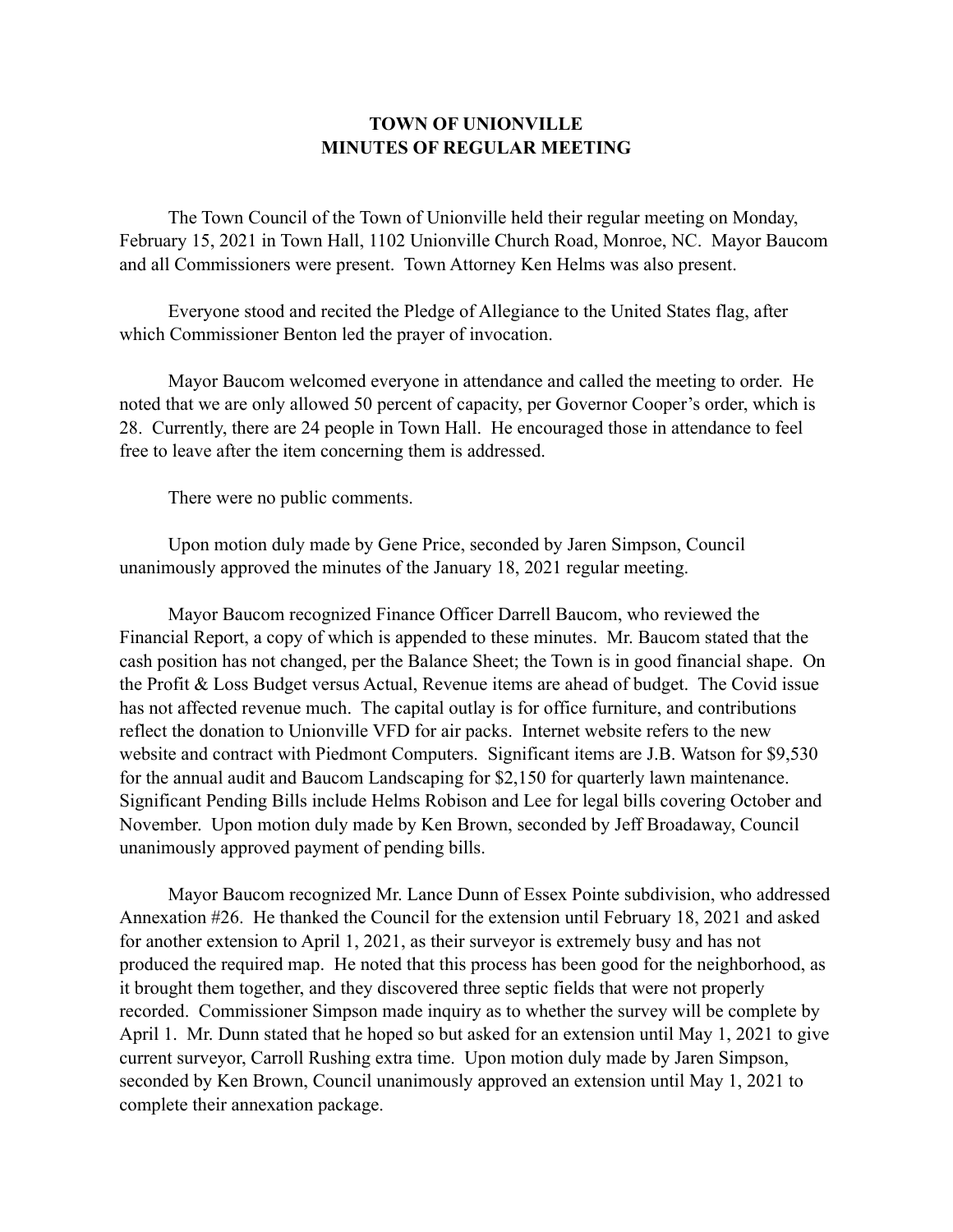Pastor Gennady Maryanov addressed Council, stating that the church has been in existence beside of Town Hall for four years now, and has experienced steady growth. They are looking for an extension of the church and need funds to pay off their debt. They need more space for an adult Sunday School class of 10-15 members from 10:00-11:00 am on Sundays. Unionville Community Center is booked 12 Sundays over the next several months. Mayor Baucom expressed liability concerns if the Town allowed this group to meet in Town Hall. Attorney Helms confirmed that the Town could allow the group to meet, but they must be prepared to allow other religious groups to use the facilities if it opens it up to one religious group. Mayor Baucom suggested that they contact Principal Sharyn VonCannon at Unionville Elementary School to use their facilities.

 Mayor Baucom recognized Union County Tax Administrator Vann Harrell. He introduced others from their office who were in attendance—Phil Every, Robin Merry and Barbara Laney. He has worked for the county for 17 years. He is making this presentation to all of the municipalities, and this is his 16th presentation in 1.5 months. A copy of the presentation is appended to these minutes. He addressed the 2021 countywide reappraisal, stating that their number one concern is to be fair and equitable to the citizens of Union County. North Carolina is a market-value assessment state, whereas South Carolina has assessment caps. In March 2018, North Carolina gave the county three years to complete the reappraisal process, as required by N.C. General statutes. There will be a 30-45-day appeal period after the end of February mailout. Revaluations are based on sales over the last two years. They intend to capture the market since 2015; they don't project future value. Countywide, there has been a 36 percent increase on real estate value. Rural property has increased 25 percent. Currently, 46 percent of Union County is in the present use value program (farm program). Town of Unionville is in line with the county for base valuation increase from 580,000,000 to 783,000,000, an increase of 34.9 percent. In Unionville, a home valued at \$189,450 went to \$266,090—from \$103 per square foot to \$134 per square foot. Mayor Baucom made inquiry as to the revenue increase for Union County. Mr. Harrell stated that he can't answer that yet, as the county will determine the rate, and revenues are not based on real estate alone.

 Attorney Ken Helms addressed the Union County Interlocal Agreement for Water and Wastewater. He reported that he has spoken with County Attorney Richard Long, who said the agreement is undergoing a re-write. He will be back in touch with another proposal in the near future. No action was taken.

 Mayor Baucom set a public hearing for Monday, March 15, 2021 at 7:00 p.m. at Benton's Cross Roads Baptist Church Family Life gymnasium for Rezoning #ZC-20-04, rezoning a portion of parcel #08168006J located at 1210 Sikes Mill Road from RA-40 to CUD-LI for a tire recap or repair facility.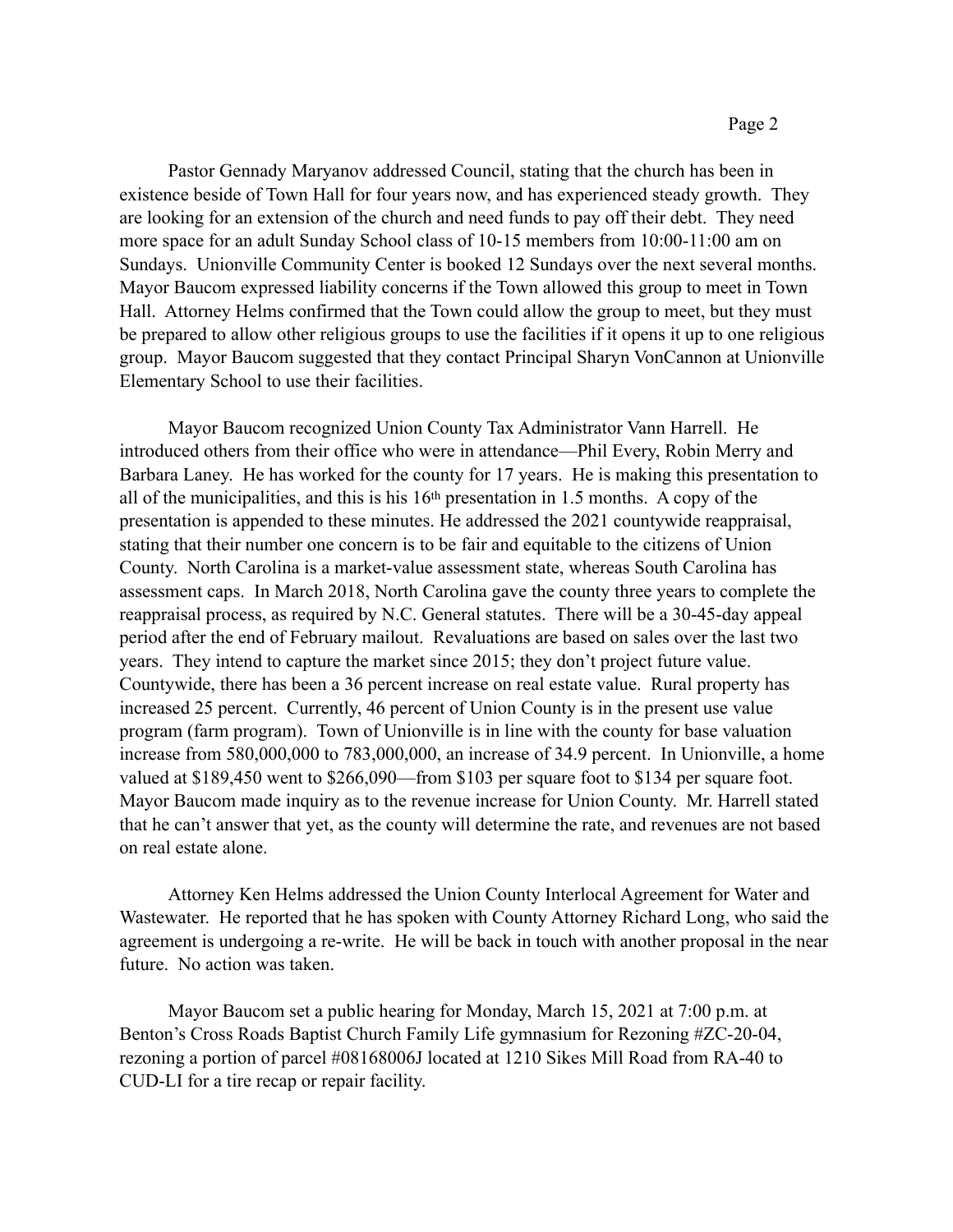Mayor Baucom postponed setting a public hearing for Text Amendment #TC-20-03, Section 220 regarding easement lots until the April 19, 2021 regular meeting.

## Page 3

In considering the expired term for Planning Board member Jerry Adams, and upon motion duly made by Jeff Broadaway, seconded by Jaren Simpson, Council unanimously appointed Jerry Adams for a second term, as recommended by Planning Board.

 In considering the purchase or lease of a new Town Hall copier, Clerk Gaddy referred to the comparison sheet she provided, a copy of which is appended to these minutes. Based on the superior service the Town has received from Sharp copiers and Sharp Business Systems, she recommended the purchase of the Sharp MX3071 from Sharp Business Systems for \$6,167.00 and a monthly maintenance base amount of \$20.39. Upon motion duly made by Ken Brown, seconded by Jaren Simpson, Council unanimously approved the purchase of the Sharp MX3071 from Sharp Business Machines.

 Upon motion duly made by Ken Brown, seconded by Andrew Benton, Council unanimously approved the participation in Urban Archery Season 2022 throughout the Town, with permission from the landowner January 15 – February 20, 2022.

 Mayor Baucom recognized Commissioner Andrew Benton, who reported that at a recent Planning Board meeting, there were at least 30 residents standing outside, due to the Covid restrictions, and could not hear what was being said during the meeting. The Town owes it to the citizens to be able to hear meeting discussions. He referred to the quote from Holloway's Music for two speakers, cables and training to integrate with our existing recording system for \$1,847.47 to alleviate this problem. Upon motion duly made by Ken Brown, seconded by Gene Price, Council unanimously approved the purchase of this system.

 Land Use Administrator Gaddy reviewed the survey questions recommended by Planning Board for updating the Land Use Plan. Questions will be included on our website and Facebook page at no cost for response by residents. Additionally, copies of these questions will be available at Town Hall for completion. Upon motion duly made by Ken Brown, seconded by Jaren Simpson, Council unanimously approved the following questions:

- Do you want growth in Town of Unionville?
- If so, what kind of growth? (Residential, Commercial or Industrial)
- If so, where do you want growth to happen? (Provide a link to Town map)
- Please provide your name and address.

In other business, Council reviewed the report of all-way stops at Sikes Mill and Tom Boyd Road and Morgan Mill and Old Camden Roads, which have been approved and funded by NCDOT. Upon motion duly made by Jaren Simpson, seconded by Jeff Broadaway, Council